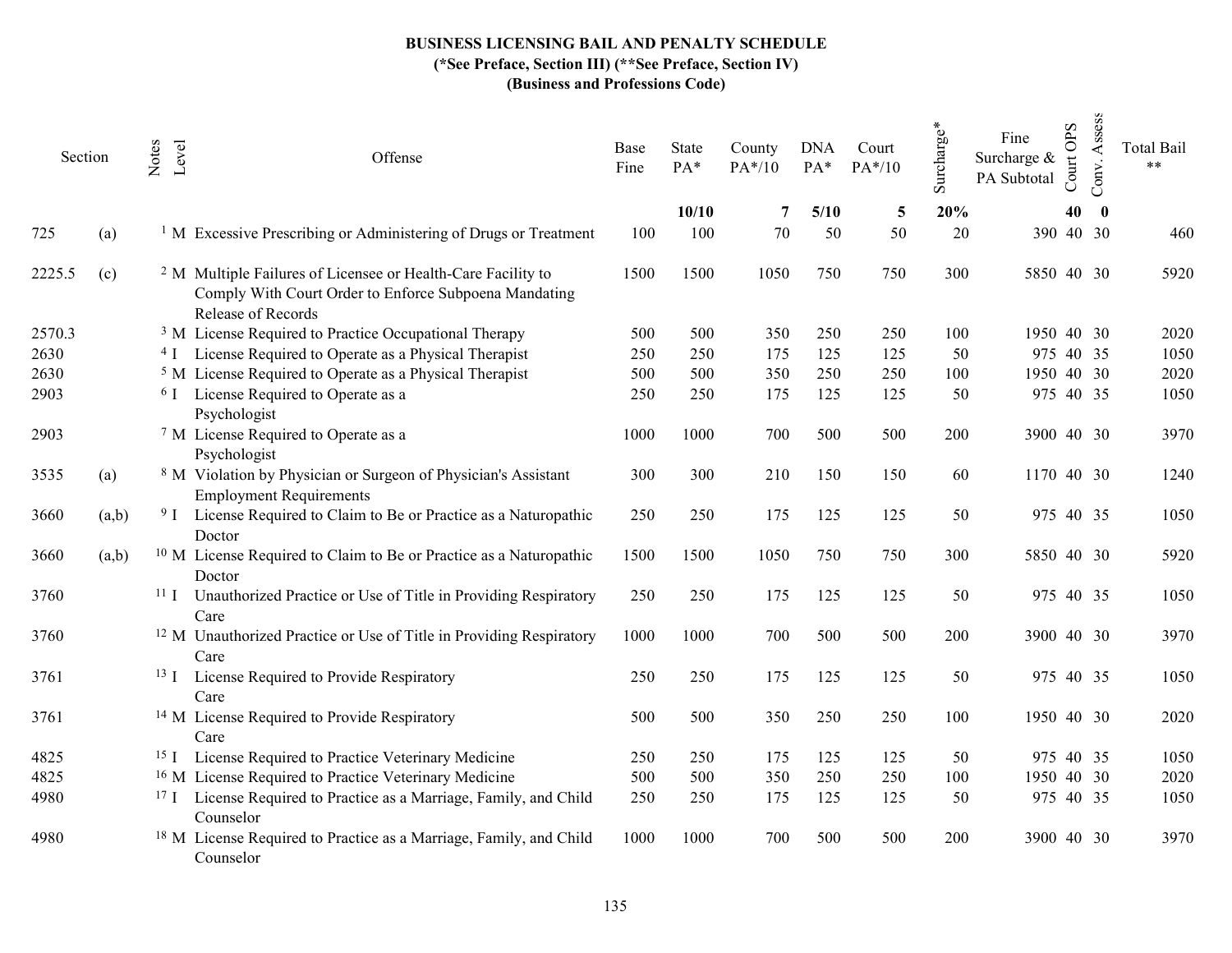| Section |       | Notes<br>Level  | Offense                                                                                                   | Base<br>Fine | State<br>PA* | County<br>$PA*/10$ | <b>DNA</b><br>PA* | Court<br>$PA*/10$ | $\mathrm{Surcharge}^*$ | Fine<br>Surcharge &<br>PA Subtotal | <b>OPS</b><br>Court | Assess<br>Conv. | <b>Total Bail</b><br>$**$ |
|---------|-------|-----------------|-----------------------------------------------------------------------------------------------------------|--------------|--------------|--------------------|-------------------|-------------------|------------------------|------------------------------------|---------------------|-----------------|---------------------------|
|         |       |                 |                                                                                                           |              | 10/10        | 7                  | 5/10              | 5                 | 20%                    |                                    | 40                  | $\bf{0}$        |                           |
| 4996    |       | 19 <sub>1</sub> | License Required to Practice as a Clinical Social Worker                                                  | 250          | 250          | 175                | 125               | 125               | 50                     | 975 40 35                          |                     |                 | 1050                      |
| 4996    |       |                 | M License Required to Practice as a Clinical Social Worker                                                | 500          | 500          | 350                | 250               | 250               | 100                    | 1950 40 30                         |                     |                 | 2020                      |
| 5536    | (a,b) | 19 <sub>I</sub> | License Required to Operate as an<br>Architect                                                            | 250          | 250          | 175                | 125               | 125               | 50                     | 975 40 35                          |                     |                 | 1050                      |
| 6451    |       | 20 <sub>I</sub> | Unsupervised Performance of Services for Consumer by<br>Paralegal                                         | 500          | 500          | 350                | 250               | 250               | 100                    | 1950 40 35                         |                     |                 | 2025                      |
| 6452    |       | 20 <sub>I</sub> | Unlawful Advertisement by Paralegal                                                                       | 500          | 500          | 350                | 250               | 250               | 100                    | 1950 40 35                         |                     |                 | 2025                      |
| 6704    | (a)   |                 | License Required to Operate as an<br>Engineer                                                             | 250          | 250          | 175                | 125               | 125               | 50                     | 975 40 35                          |                     |                 | 1050                      |
| 6704    | (a)   |                 | <sup>21</sup> M License Required to Operate as an<br>Engineer                                             | 500          | 500          | 350                | 250               | 250               | 100                    | 1950 40 30                         |                     |                 | 2020                      |
| 6980.10 |       | 21 <sub>I</sub> | License Required to Operate as a<br>Locksmith                                                             | 250          | 250          | 175                | 125               | 125               | 50                     | 975 40 35                          |                     |                 | 1050                      |
| 6980.10 |       |                 | <sup>22</sup> M License Required to Operate as a<br>Locksmith                                             | 10000        | 10000        | 7000               | 5000              | 5000              | 2000                   | 39000 40 30                        |                     |                 | 39070                     |
| 7028    | (a)   |                 | <sup>23</sup> M License Required to Operate as a<br>Contractor                                            | 1500         | 1500         | 1050               | 750               | 750               | 300                    | 5850 40 30                         |                     |                 | 5920                      |
| 7028.16 |       |                 | <sup>24</sup> M Contractor License Required to Repair Damage From Natural<br>Disaster                     | 1000         | 1000         | 700                | 500               | 500               | 200                    | 3900 40 30                         |                     |                 | 3970                      |
| 7317    |       | $25 \text{ J}$  | License Required to Operate as a Barber<br>or Cosmetologist or to Perform<br>Electrolysis                 | 250          | 250          | 175                | 125               | 125               | 50                     | 975 40 35                          |                     |                 | 1050                      |
| 7317    |       |                 | <sup>26</sup> M License Required to Operate as a Barber<br>or Cosmetologist or to Perform<br>Electrolysis | 500          | 500          | 350                | 250               | 250               | 100                    | 1950 40 30                         |                     |                 | 2020                      |
| 7502    |       | 27 <sub>I</sub> | License Required to Operate a Repossession Agency                                                         | 250          | 250          | 175                | 125               | 125               | 50                     | 975 40 35                          |                     |                 | 1050                      |
| 7502    |       |                 | <sup>28</sup> M License Required to Operate a Repossession Agency                                         | 5000         | 5000         | 3500               | 2500              | 2500              | 1000                   | 19500 40 30                        |                     |                 | 19570                     |
| 7592    |       | 29 <sub>I</sub> | License Required to Provide Service as an Alarm Company<br>Operator                                       | 250          | 250          | 175                | 125               | 125               | 50                     | 975 40 35                          |                     |                 | 1050                      |
| 7592    |       |                 | <sup>30</sup> M License Required to Provide Service as an Alarm Company<br>Operator                       | 1000         | 1000         | 700                | 500               | 500               | 200                    | 3900 40 30                         |                     |                 | 3970                      |
| 7617    |       |                 | <sup>31</sup> I License Required to Operate as a Funeral Director                                         | 250          | 250          | 175                | 125               | 125               | 50                     | 975 40 35                          |                     |                 | 1050                      |
|         |       |                 |                                                                                                           |              |              |                    |                   |                   |                        |                                    |                     |                 |                           |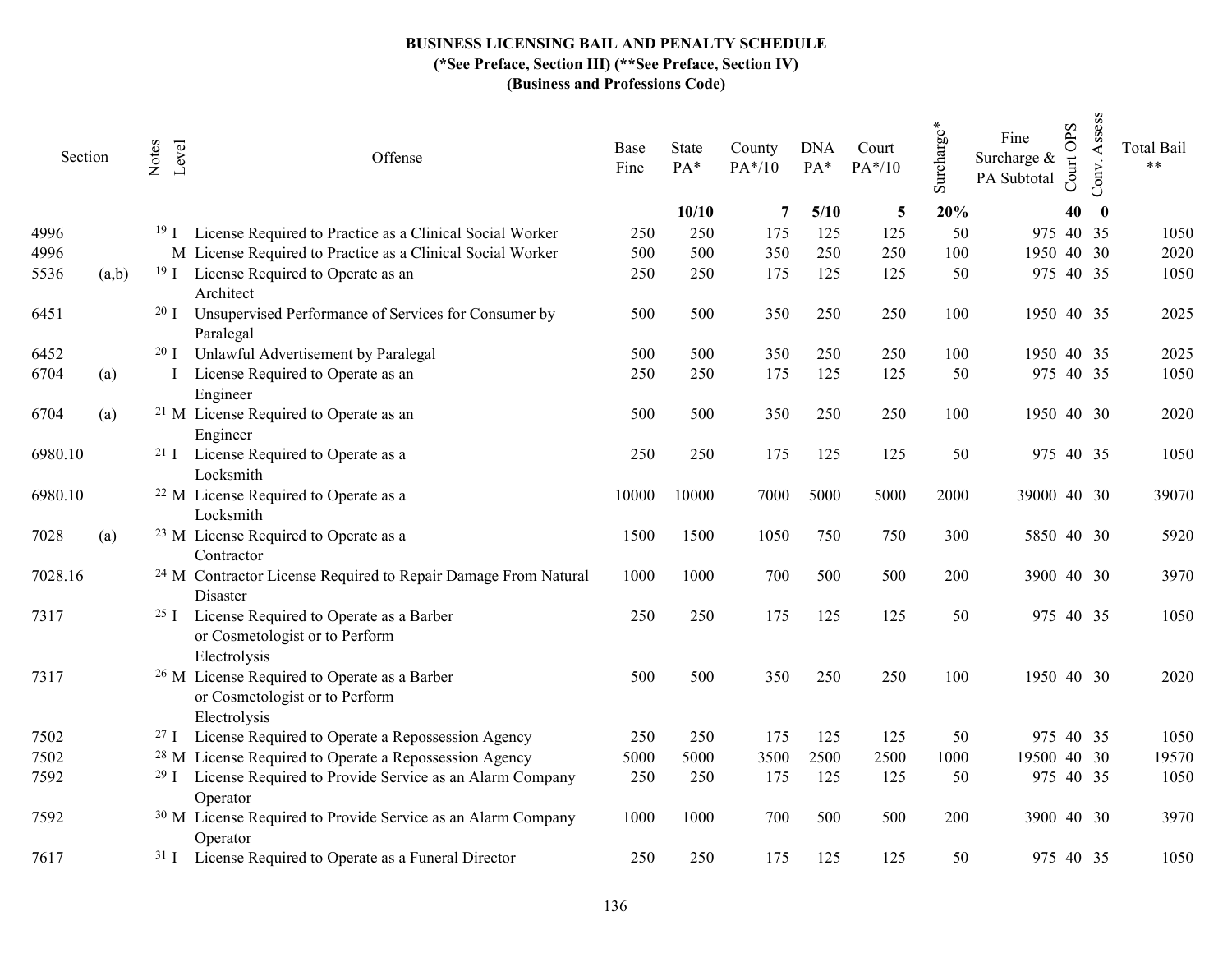| Section       |     | Notes  | Level | Offense                                                                                                     | Base<br>Fine | State<br>PA* | County<br>$PA*/10$ | <b>DNA</b><br>$PA*$ | Court<br>$PA*/10$ | Surcharge* | Fine<br>Surcharge &<br>PA Subtotal | <b>OPS</b><br>Court | Assess<br>Conv. | <b>Total Bail</b><br>$**$ |
|---------------|-----|--------|-------|-------------------------------------------------------------------------------------------------------------|--------------|--------------|--------------------|---------------------|-------------------|------------|------------------------------------|---------------------|-----------------|---------------------------|
|               |     |        |       |                                                                                                             |              | 10/10        | 7                  | 5/10                | 5                 | 20%        |                                    | 40                  | $\bf{0}$        |                           |
| 7617          |     |        |       | <sup>32</sup> M License Required to Operate as a Funeral Director                                           | 500          | 500          | 350                | 250                 | 250               | 100        | 1950 40 30                         |                     |                 | 2020                      |
| 7637.1        |     |        |       | <sup>33</sup> M License Required to Operate as a Cemetery Broker or<br>Salesperson                          | 500          | 500          | 350                | 250                 | 250               | 100        | 1950 40 30                         |                     |                 | 2020                      |
| 7641          |     |        |       | <sup>34</sup> I License Required to Operate as an<br>Embalmer                                               | 250          | 250          | 175                | 125                 | 125               | 50         | 975 40 35                          |                     |                 | 1050                      |
| 7641          |     |        |       | <sup>35</sup> M License Required to Operate as an<br>Embalmer                                               | 500          | 500          | 350                | 250                 | 250               | 100        | 1950 40 30                         |                     |                 | 2020                      |
| 7673.1        |     |        |       | <sup>36</sup> M Storage of Cremated Remains in a Reckless Manner                                            | 1500         | 1500         | 1050               | 750                 | 750               | 300        | 5850 40 30                         |                     |                 | 5920                      |
| 7713.2        |     |        |       | <sup>37</sup> M License Required to Engage in Activities of a Crematory<br>Manager for a Licensed Crematory | 500          | 500          | 350                | 250                 | 250               | 100        | 1950 40 30                         |                     |                 | 2020                      |
| 7872          | (a) |        |       | <sup>38</sup> I License Required to Operate as a<br>Geologist                                               | 250          | 250          | 175                | 125                 | 125               | 50         | 975 40 35                          |                     |                 | 1050                      |
| 7872          | (a) |        |       | <sup>39</sup> M License Required to Operate as a<br>Geologist                                               | 500          | 500          | 350                | 250                 | 250               | 100        | 1950 40 30                         |                     |                 | 2020                      |
| 8016          |     |        |       | <sup>40</sup> I License Required to Operate as a<br>Shorthand Reporter                                      | 250          | 250          | 175                | 125                 | 125               | 50         | 975 40 35                          |                     |                 | 1050                      |
| 8016          |     |        |       | <sup>41</sup> M License Required to Operate as a<br>Shorthand Reporter                                      | 500          | 500          | 350                | 250                 | 250               | 100        | 1950 40 30                         |                     |                 | 2020                      |
| 8550          |     |        |       | <sup>42</sup> M License Required to Practice Structural<br>Pest Control                                     | 500          | 500          | 350                | 250                 | 250               | 100        | 1950 40 30                         |                     |                 | 2020                      |
| 8725          |     |        |       | <sup>43</sup> I License Required to Operate as a Land Surveyor                                              | 250          | 250          | 175                | 125                 | 125               | 50         | 975 40 35                          |                     |                 | 1050                      |
| 8725          |     |        |       | <sup>44</sup> M License Required to Operate as a Land Surveyor                                              | 500          | 500          | 350                | 250                 | 250               | 100        | 1950 40 30                         |                     |                 | 2020                      |
| 9840          |     | $45$ I |       | License Required to Operate as an Electronic or Appliance<br>Repair Dealer                                  | 250          | 250          | 175                | 125                 | 125               | 50         | 975 40 35                          |                     |                 | 1050                      |
| 9840          |     |        |       | <sup>46</sup> M License Required to Operate as an Electronic or Appliance<br>Repair Dealer                  | 500          | 500          | 350                | 250                 | 250               | 100        | 1950 40 30                         |                     |                 | 2020                      |
| 9884.6        |     |        |       | <sup>47</sup> M License Required to Operate as an Automotive Repair Dealer                                  | 250          | 250          | 175                | 125                 | 125               | 50         | 975 40 30                          |                     |                 | 1045                      |
| $10085.5$ (a) |     |        |       | <sup>48</sup> M Advance Fee for Loan Secured Before Borrower Becomes<br>Obligated to Complete Loan          | 3000         | 3000         | 2100               | 1500                | 1500              | 600        | 11700 40 30                        |                     |                 | 11770                     |
| $10085.6$ (a) |     |        |       | <sup>49</sup> M Advance Fee to Provide Services for Loan Modification or<br>Forbearance                     | 3000         | 3000         | 2100               | 1500                | 1500              | 600        | 11700 40 30                        |                     |                 | 11770                     |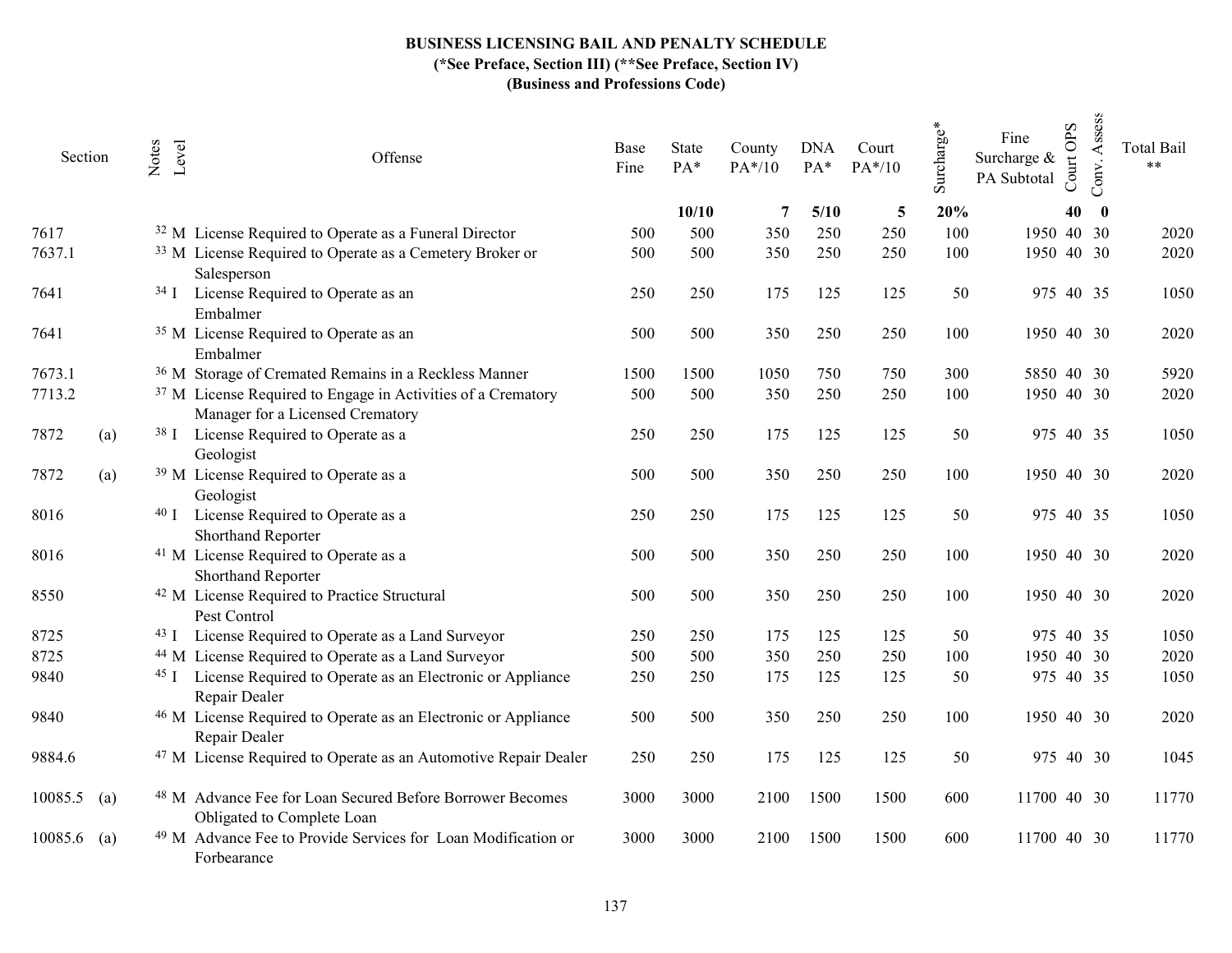| Section       |        | Notes<br>Level  | Offense                                                                                                                                                             | Base<br>Fine | State<br>PA* | County<br>$PA*/10$ | <b>DNA</b><br>$PA*$ | Court<br>$PA*/10$ | Surcharge* | Fine<br>Surcharge &<br>PA Subtotal | <b>OPS</b><br>Court | Assess<br>Conv. | <b>Total Bail</b><br>$***$ |
|---------------|--------|-----------------|---------------------------------------------------------------------------------------------------------------------------------------------------------------------|--------------|--------------|--------------------|---------------------|-------------------|------------|------------------------------------|---------------------|-----------------|----------------------------|
|               |        |                 |                                                                                                                                                                     |              | 10/10        | 7                  | 5/10                | 5                 | 20%        |                                    | 40                  | $\bf{0}$        |                            |
| $10147.6$ (a) |        |                 | <sup>50</sup> M Offering Services for Loan Modification or Forbearance<br>Services Without Making Required Written Disclosure                                       | 3000         | 3000         | 2100               | 1500                | 1500              | 600        | 11700 40 30                        |                     |                 | 11770                      |
| 17550.19 (a)  |        |                 | <sup>51</sup> M Violation of Provision Regulating Sellers of Travel                                                                                                 | 3000         | 3000         | 2100               | 1500                | 1500              | 600        | 11700 40 30                        |                     |                 | 11770                      |
| 19049         |        | 52 <sub>I</sub> | License Required to Operate as a Furniture, Bedding, and<br>Thermal Insulation Manufacturer, Wholesaler, Distributor,<br>Retailer, or Rehabilitator                 | 250          | 250          | 175                | 125                 | 125               | 50         | 975 40 35                          |                     |                 | 1050                       |
| 19049         |        |                 | <sup>53</sup> M License Required to Operate as a Furniture, Bedding, and<br>Thermal Insulation Manufacturer, Wholesaler, Distributor,<br>Retailer, or Rehabilitator | 500          | 500          | 350                | 250                 | 250               | 100        | 1950 40 30                         |                     |                 | 2020                       |
| 19277         |        |                 | <sup>54</sup> M Violation of Household Goods Carriers Act                                                                                                           | 100          | 100          | 70                 | 50                  | 50                | 20         | 390 40 35                          |                     |                 | 465                        |
| 19277.1       |        |                 | <sup>55</sup> M Improper Identifying Symbol on Vehicle of Household Goods<br>Carrier                                                                                | 100          | 100          | 70                 | 50                  | 50                | 20         | 390 40 35                          |                     |                 | 465                        |
| 19278         |        |                 | M Willful Violation of Household Goods Carriers Act                                                                                                                 | 100          | 100          | 70                 | 50                  | 50                | 20         | 390 40 35                          |                     |                 | 465                        |
| 19279.3       |        |                 | M Advertising Household Goods without Permit                                                                                                                        | 100          | 100          | $70\,$             | 50                  | 50                | 20         | 390 40 35                          |                     |                 | 465                        |
| 21804         |        |                 | <sup>56</sup> M Failure to Permanently Mark Optical Disc (Identification<br>Mark)                                                                                   | 5000         | 5000         | 3500               | 2500                | 2500              | 1000       | 19500 40 30                        |                     |                 | 19570                      |
| 21805         |        |                 | M Purchase or Sale of Optical Disc With Identification Mark<br>Removed or False Mark                                                                                | 3000         | 3000         | 2100               | 1500                | 1500              | 600        | 11700 40 30                        |                     |                 | 11770                      |
| 21806         |        |                 | M Destroying Optical Disc Identification Mark                                                                                                                       | 3000         | 3000         | 2100               | 1500                | 1500              | 600        | 11700 40 30                        |                     |                 | 11770                      |
| 22972         | (a,b)  |                 | <sup>57</sup> M License Required for Retailer to Sell Cigarettes or Tobacco<br>Products                                                                             | 1500         | 1500         | 1050               | 750                 | 750               | 300        | 5850 40 30                         |                     |                 | 5920                       |
| 22975         | (a)    |                 | <sup>57</sup> M License Required for Wholesaler or Distributor to Engage in<br>Sale of Cigarettes or Tobacco Products                                               | 1500         | 1500         | 1050               | 750                 | 750               | 300        | 5850 40 30                         |                     |                 | 5920                       |
| 22979.21      |        |                 | <sup>57</sup> M License Required for Manufacturer or Importer of Tobacco<br>Products to Engage in Sale of Tobacco Products                                          | 1500         | 1500         | 1050               | 750                 | 750               | 300        | 5850 40 30                         |                     |                 | 5920                       |
| 23300         |        |                 | <sup>58</sup> M Sale of Alcoholic Beverage Without a License                                                                                                        | 1000         | 1000         | 700                | 500                 | 500               | 200        | 3900 40 30                         |                     |                 | 3970                       |
| 25612.5       | (c)(9) |                 | <sup>59</sup> I Failure of Licensed Retailer to Create and Label "Adults Only"<br>Area for Sale or Rental of Video Recordings of Harmful<br>Matter                  | 100          | 100          | 70                 | 50                  | 50                | 20         | 390 40 35                          |                     |                 | 465                        |
| 25623         | (b)    | 60 J            | Sale of Powdered Alcohol                                                                                                                                            | 35           | 40           | 28                 | 20                  | 20                | 7          | 150 40 35                          |                     |                 | 225                        |
| 25623.5       | (b)    | $61$ I          | Possession of Powdered Alcohol                                                                                                                                      | 125          | 130          | 91                 | 65                  | 65                | 25         | 501 40 35                          |                     |                 | 576                        |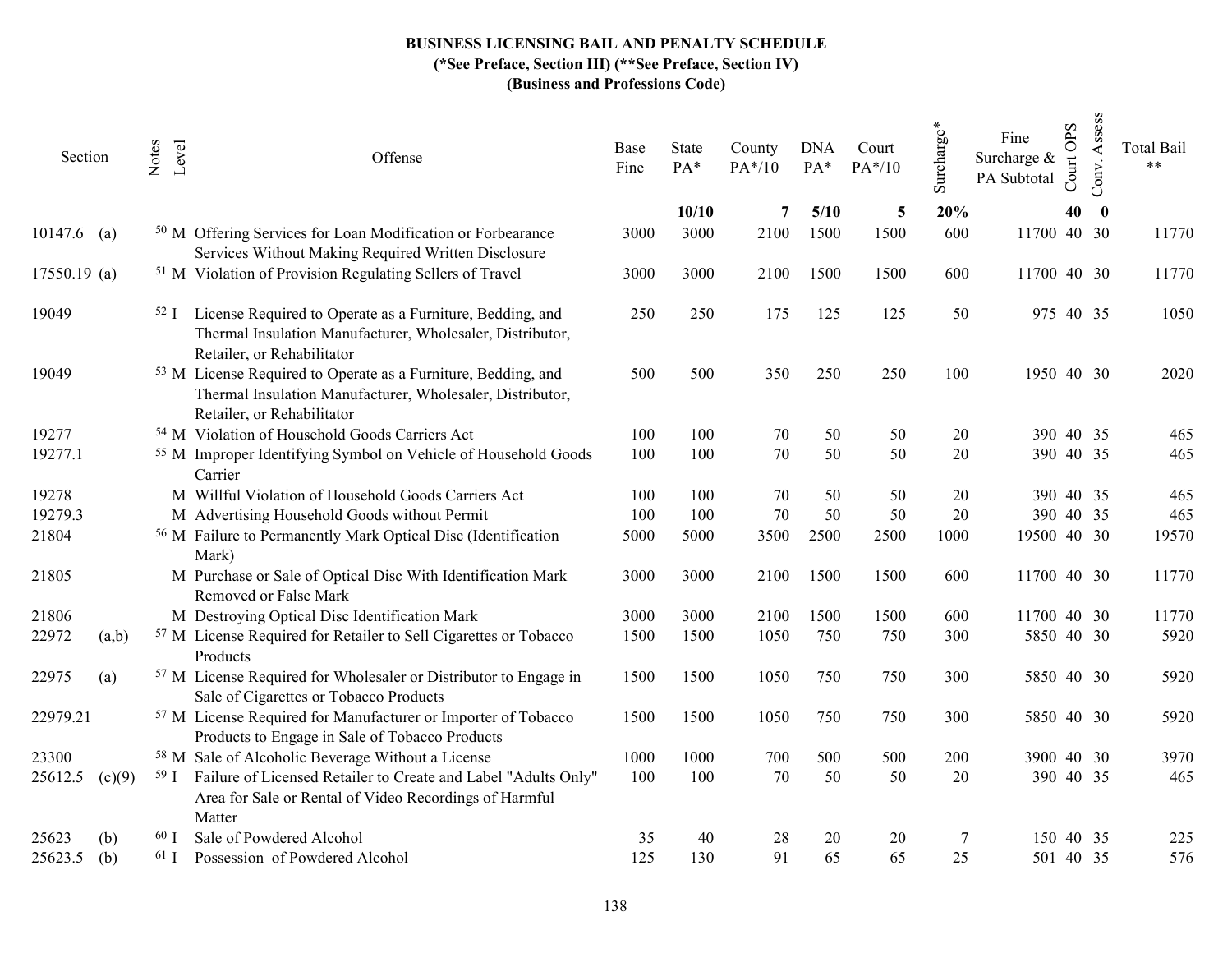|       | Section | Notes | Level | Offense                                                                                                                       | Base<br>Fine | State<br>$PA*$ | County<br>$PA*/10$ | <b>DNA</b><br>$PA^*$ | Court<br>$PA*/10$ | arge<br>urch<br>S | Fine<br>Surcharge &<br>PA Subtotal | OPS<br>$\cot$ | SS<br>$\overline{\mathbf{g}}$ | Total Bail<br>$***$ |
|-------|---------|-------|-------|-------------------------------------------------------------------------------------------------------------------------------|--------------|----------------|--------------------|----------------------|-------------------|-------------------|------------------------------------|---------------|-------------------------------|---------------------|
|       |         |       |       |                                                                                                                               |              | 10/10          | 7                  | 5/10                 | 5                 | 20%               |                                    | 40            | $\mathbf{0}$                  |                     |
| 25658 | (a)     |       |       | $62$ M Furnishing an Alcoholic Beverage to a Minor                                                                            | 1000         | 1000           | 700                | 500                  | 500               | 200               | 3900 40 30                         |               |                               | 3970                |
| 25658 | (b)     |       |       | <sup>63</sup> M Purchase of Alcohol, or Consumption of Alcohol, in On-sale<br>Premises by Someone Under 21                    | 250          | 250            | 175                | 125                  | 125               | 50                | 975 40 30                          |               |                               | 1045                |
| 25658 | (c)     |       |       | <sup>64</sup> M Furnishing an Alcoholic Beverage to a Minor (Great Bodily<br>Injury or Death)                                 | 1000         | 1000           | 700                | 500                  | 500               | 200               | 3900 40 30                         |               |                               | 3970                |
| 25658 | (d)     |       |       | <sup>65</sup> M On-sale Licensee Knowingly Permits a Person Under the Age<br>of 21 to Consume Alcohol in the On-sale Premises | 250          | 250            | 175                | 125                  | 125               | 50                | 975 40 30                          |               |                               | 1045                |
| 25662 | (a)     |       |       | M Possession of Alcoholic Beverage by Person under the Age of<br>21 in a Public Place                                         | 250          | 250            | 175                | 125                  | 125               | 50                | 975 40 30                          |               |                               | 1045                |
| 26140 | (a)(1)  |       |       | <sup>66</sup> M Sale of Cannabis or Cannabis Products to a Person Under 21<br>Years of Age                                    | 1000         | 1000           | 700                | 500                  | 500               | 200               | 3900 40 30                         |               |                               | 3970                |
| 26140 | (c)     |       |       | <sup>67</sup> M Sale of Cannabis or Cannabis Products to a Minor Without<br>Proof of Medical Need                             | 1000         | 1000           | 700                | 500                  | 500               | 200               | <b>3900</b>                        |               | 40 30                         | 3970                |

#### Notes

1 Per B&P 733: "fine of not less than \$100 nor more than \$600 ... ."

<sup>2</sup> Multiple acts by a licensee ... shall be punishable by a fine not to exceed \$5,000, or by imprisonment in a county jail not exceeding six months, or by both that fine and imprisonment. Multiple acts by a health care facility ... shall be punishable by a fine not to exceed \$5,000, and reported to the State Department of Health Services and shall be considered as grounds for disciplinary action with respect to licensure, including suspension or revocation of the license or certificate.

3 Per B&P 2570.23: "fine of not more than \$5,000 ... ."

<sup>4</sup> Per B&P 146(d), a violation charged as an infraction under B&P 146(c) is subject to a fine of not less than \$250 and not more than \$1,000. No portion of the minimum fine may be suspended by the court unless as a condition of that suspension the defendant is required to submit proof of a current valid license, registration, or certificate for the profession or vocation which was the basis for his or her conviction.

5 Per B&P 2670, a misdemeanor violation is punishable by a fine not exceeding \$1,000 or imprisonment in a county jail not exceeding 6 months, or by both.

<sup>6</sup> Per B&P 2970, a misdemeanor violation is punishable by imprisonment in a county jail not exceeding 6 months, or by a fine not exceeding \$2,000, or by both.

<sup>7</sup> Per B&P 146(d), a violation charged as an infraction under B&P 146(c) is subject to a fine of not less than \$250 and not more than \$1,000. No portion of the minimum fine may be suspended by the court unless as a condition of that suspension the defendant is required to submit proof of a current valid license, registration, or certificate for the profession or vocation which was the basis for his or her conviction.

8 Per B&P 3535(b): "fine not to exceed \$1,000 ... ."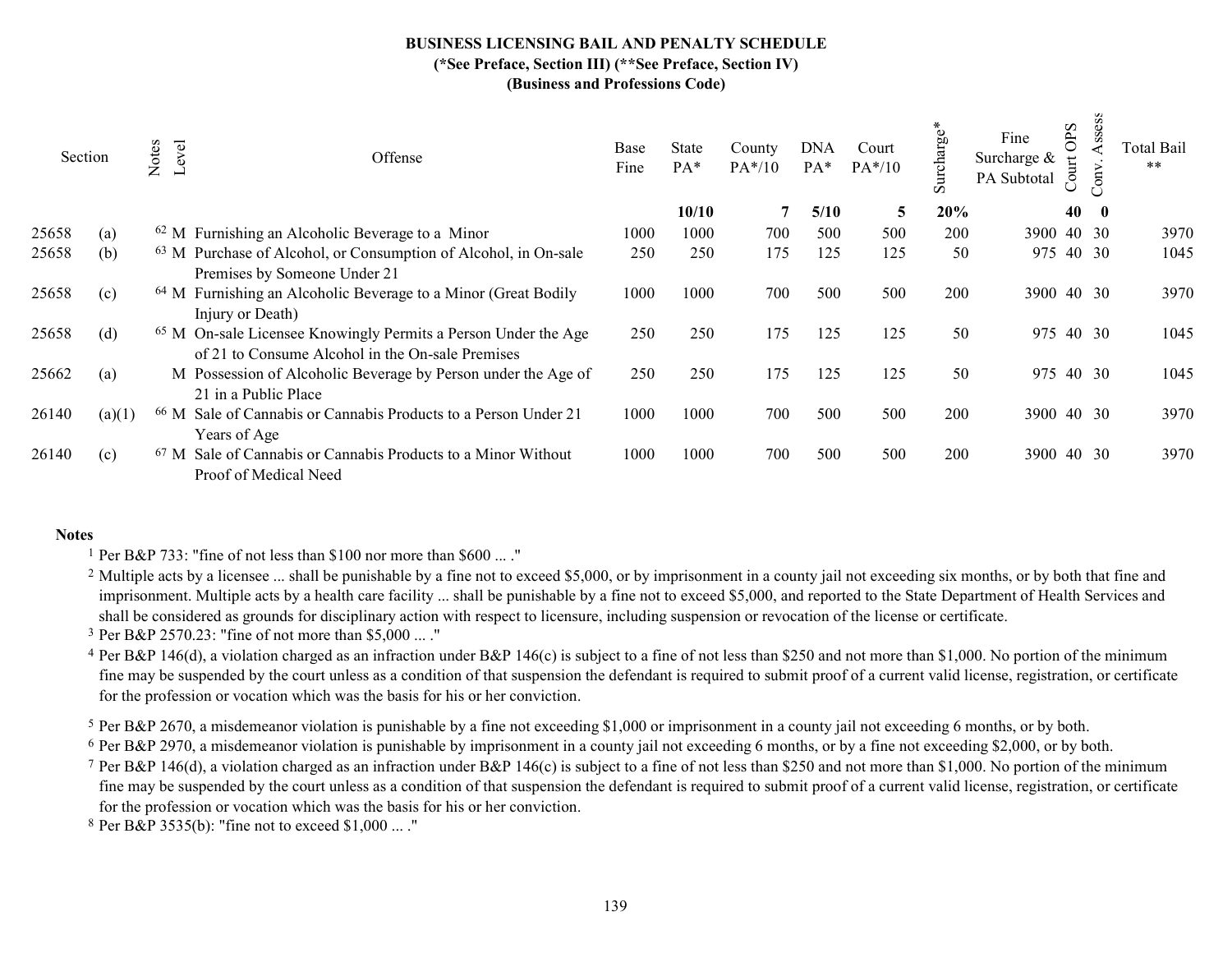| Section | ರ<br>∽<br>$\sim$ $\sim$ | Offense | Base<br>$\mathbf{r}$<br>Fine | State<br>$PA*$ | County<br>$PA*/10$ | <b>DNA</b><br>PA* | Court<br>$PA*/10$ | ਨ<br>$\boldsymbol{\mathcal{D}}$ | Fine<br>Surcharge &<br>PA Subtotal | Sdo<br>$\tilde{\mathbf{C}}$ |              | Total Bail<br>$\ast\ast$ |
|---------|-------------------------|---------|------------------------------|----------------|--------------------|-------------------|-------------------|---------------------------------|------------------------------------|-----------------------------|--------------|--------------------------|
|         |                         |         |                              | 10/10          |                    | 5/10              |                   | 20%                             |                                    | 40                          | $\mathbf{0}$ |                          |

<sup>9</sup> Per B&P 146(d), a violation charged as an infraction under B&P 146(c) is subject to a fine of not less than \$250 and not more than \$1,000. No portion of the minimum fine may be suspended by the court unless as a condition of that suspension the defendant is required to submit proof of a current valid license, registration, or certificate for the profession or vocation which was the basis for his or her conviction.

10 Per B&P 3664: " ... fine of not more than \$5,000 ... ."

<sup>11</sup> Per B&P 146(d), a violation charged as an infraction under B&P 146(c) is subject to a fine of not less than \$250 and not more than \$1,000. No portion of the minimum fine may be suspended by the court unless as a condition of that suspension the defendant is required to submit proof of a current valid license, registration, or certificate for the profession or vocation which was the basis for his or her conviction.

<sup>12</sup> Per B&P 3763, a misdemeanor violation is punishable by a fine not exceeding \$1,000 or imprisonment in a county jail not exceeding 6 months, or by both.

<sup>13</sup> Per B&P 146(d), a violation charged as an infraction under B&P 146(c) is subject to a fine of not less than \$250 and not more than \$1,000. No portion of the minimum fine may be suspended by the court unless as a condition of that suspension the defendant is required to submit proof of a current valid license, registration, or certificate for the profession or vocation which was the basis for his or her conviction.

<sup>14</sup> Per B&P 3763, a misdemeanor violation is punishable by a fine not exceeding \$1,000 or imprisonment in a county jail not exceeding 6 months, or by both.

- <sup>15</sup> Per B&P 146(d), a violation charged as an infraction under B&P 146(c) is subject to a fine of not less than \$250 and not more than \$1,000. No portion of the minimum fine may be suspended by the court unless as a condition of that suspension the defendant is required to submit proof of a current valid license, registration, or certificate for the profession or vocation which was the basis for his or her conviction.
- <sup>16</sup> Per B&P 4831, a misdemeanor violation is punishable by a fine not less than \$500, nor more than \$2,000, or imprisonment in a county jail for not less than 30 days nor more than one year, or by both the fine and imprisonment.
- <sup>17</sup> Per B&P 146(d), a violation charged as an infraction under B&P 146(c) is subject to a fine of not less than \$250 and not more than \$1,000. No portion of the minimum fine may be suspended by the court unless as a condition of that suspension the defendant is required to submit proof of a current valid license, registration, or certificate for the profession or vocation which was the basis for his or her conviction.

<sup>18</sup> Per B&P 4983, a misdemeanor violation is punishable by imprisonment in a county jail not exceeding 6 months, or by a fine not exceeding \$2,500, or by both.

- <sup>19</sup> Per B&P 146(d), a violation charged as an infraction under B&P 146(c) is subject to a fine of not less than \$250 and not more than \$1,000. No portion of the minimum fine may be suspended by the court unless as a condition of that suspension the defendant is required to submit proof of a current valid license, registration, or certificate for the profession or vocation which was the basis for his or her conviction.
- <sup>20</sup> Per B&P 6455: "fine of up to \$2,500 as to each consumer with respect to whom a violation occurs."
- <sup>21</sup> Per B&P 146(e), a violation charged as an infraction under B&P 146(c) is subject to a fine of not less than \$250 and not more than \$1,000. No portion of the minimum fine may be suspended by the court unless as a condition of that suspension the defendant is required to submit proof of a current valid license, registration, or certificate for the profession or vocation that was the basis for his or her conviction.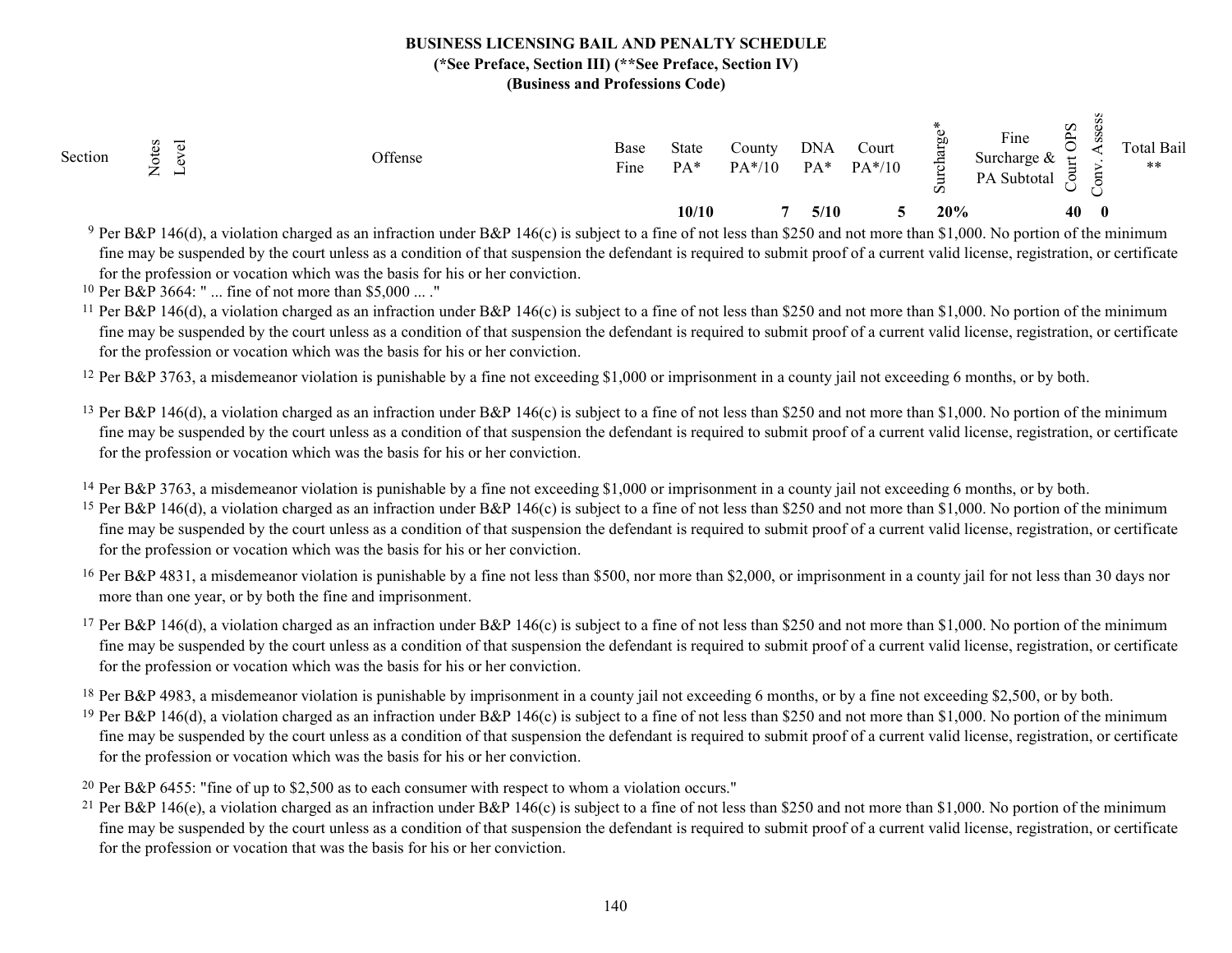| Section<br>ಕ<br>$\leftarrow$<br>$\overline{\phantom{0}}$ | Offense | Base<br>$\overline{\phantom{a}}$<br>Fine | State<br>$PA*$ | County<br>$PA*/10$ | <b>DNA</b><br>$PA*$ | Court<br>$PA*/10$ | $\div$<br>$\boldsymbol{\omega}$ | Fine<br>Surcharge $&$<br>PA Subtotal | S<br>$\approx$ |              | Total Bail<br>** |  |
|----------------------------------------------------------|---------|------------------------------------------|----------------|--------------------|---------------------|-------------------|---------------------------------|--------------------------------------|----------------|--------------|------------------|--|
|                                                          |         |                                          | 10/10          |                    | 5/10                |                   | 20%                             |                                      | 40             | $\mathbf{0}$ |                  |  |

<sup>22</sup> A misdemeanor violation per B&P 6980.13 is punishable by a fine of \$10,000, or by imprisonment in a county jail for not more than one year, or by both that fine and imprisonment.

23 Per B&P 7028: Fine " … not exceeding \$5,000 … ."

<sup>24</sup> Per B&P 7028.16: Fine "... up to \$10,000, or by imprisonment pursuant to subdivision (h) of Section 1170 of the Penal Code for 16 months, or for two or three years, or by both that fine and imprisonment, or by a fine up to \$1,000, or by imprisonment in a county jail not exceeding one year, or by both that fine and imprisonment."

<sup>25</sup> Per B&P 146(d), a violation charged as an infraction under B&P 146(c) is subject to a fine of not less than \$250 and not more than \$1,000. No portion of the minimum fine may be suspended by the court unless as a condition of that suspension the defendant is required to submit proof of a current valid license, registration, or certificate for the profession or vocation which was the basis for his or her conviction.

<sup>26</sup> A misdemeanor violation per B&P 7317 is punishable under PC 19 by imprisonment in the county jail not exceeding 6 months, or by a fine not exceeding.

<sup>27</sup> Per B&P 146(d), a violation charged as an infraction under B&P 146(c) is subject to a fine of not less than \$250 and not more than \$1,000. No portion of the minimum fine may be suspended by the court unless as a condition of that suspension the defendant is required to submit proof of a current valid license, registration, or certificate for the profession or vocation which was the basis for his or her conviction.

- <sup>28</sup> Per B&P 7502.1, a misdemeanor violation is punishable by a fine of \$5,000, or by imprisonment in a county jail for not more than one year, or by both the fine and imprisonment.
- <sup>29</sup> Per B&P 146(d), a violation charged as an infraction under B&P 146(c) is subject to a fine of not less than \$250 and not more than \$1,000. No portion of the minimum fine may be suspended by the court unless as a condition of that suspension the defendant is required to submit proof of a current valid license, registration, or certificate for the profession or vocation which was the basis for his or her conviction.

 $30$  Per B&P 7592.2, a misdemeanor violation is punishable by a fine of \$1,000, or by imprisonment in the county jail for not more than one year, or by both such fine and imprisonment.

- <sup>31</sup> Per B&P 146(d), a violation charged as an infraction under B&P 146(c) is subject to a fine of not less than \$250 and not more than \$1,000. No portion of the minimum fine may be suspended by the court unless as a condition of that suspension the defendant is required to submit proof of a current valid license, registration, or certificate for the profession or vocation which was the basis for his or her conviction.
- $32$  A misdemeanor violation per B&P 7715 is punishable under PC 19 by imprisonment in the county jail not exceeding 6 months, or by a fine not exceeding \$1,000, or by both.
- <sup>33</sup> Per B&P 7637.6: " $\dots$  punished by a fine not to exceed \$5,000."
- <sup>34</sup> Per B&P 146(d), a violation charged as an infraction under B&P 146(c) is subject to a fine of not less than \$250 and not more than \$1,000. No portion of the minimum fine may be suspended by the court unless as a condition of that suspension the defendant is required to submit proof of a current valid license, registration, or certificate for the profession or vocation which was the basis for his or her conviction.
- <sup>35</sup> A misdemeanor violation per B&P 7715 is punishable under PC 19 by imprisonment in the county jail not exceeding 6 months, or by a fine not exceeding \$1,000, or by both.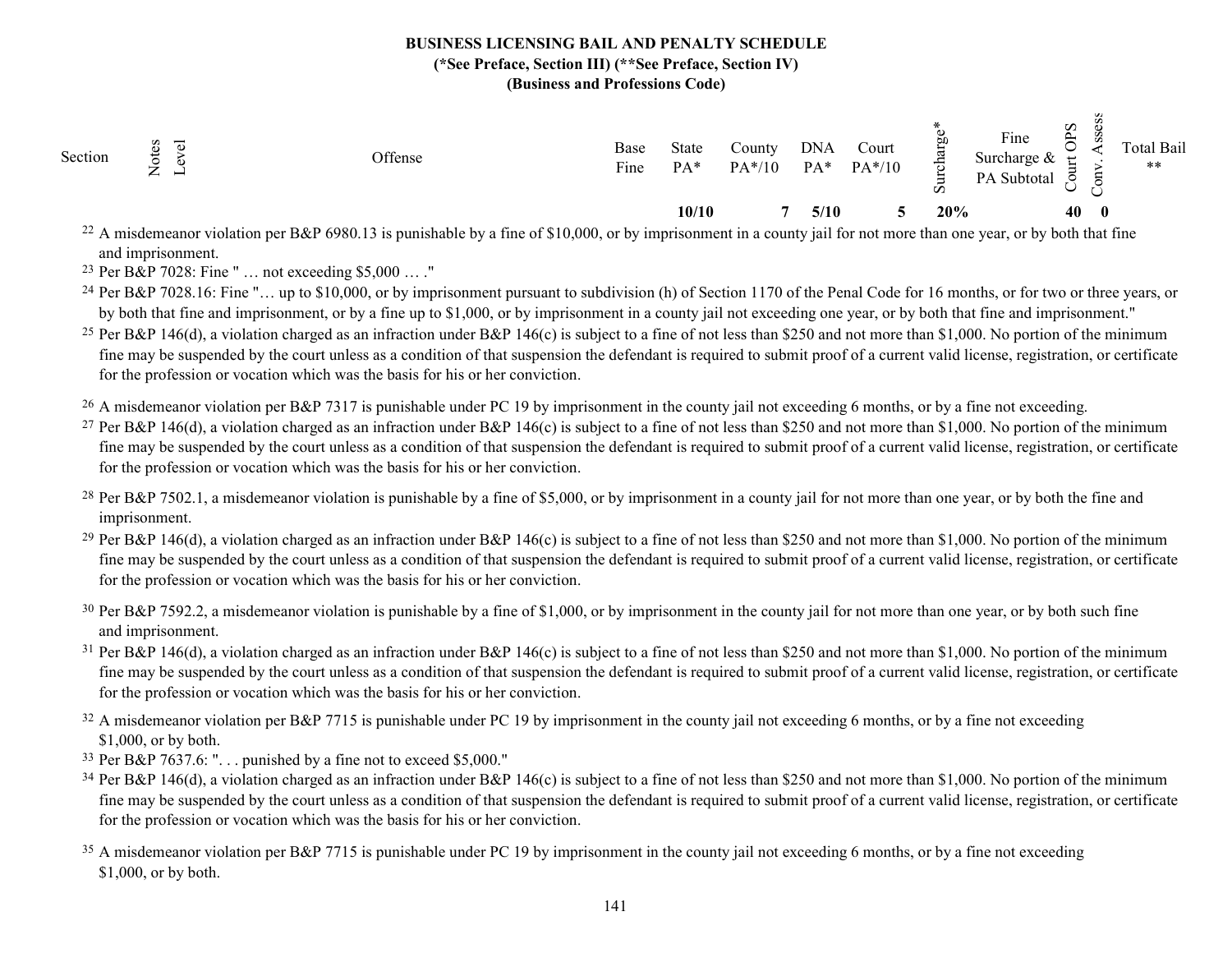| Section | ↽<br>$\star$<br>$\overline{}$<br>−<br>$\leftarrow$ | Offense                                                             | Base<br>┳.<br>Fine | State<br>PA* | County<br>$PA*/10$   | <b>DNA</b><br>PA* | Court<br>$PA*/10$ | ਨ   | Fine<br>Surcharge $&$<br>PA Subtotal | S<br>$\approx$<br>ى |              | Total Bail<br>$***$ |
|---------|----------------------------------------------------|---------------------------------------------------------------------|--------------------|--------------|----------------------|-------------------|-------------------|-----|--------------------------------------|---------------------|--------------|---------------------|
|         |                                                    |                                                                     |                    | 10/10        |                      | 5/10              |                   | 20% |                                      | 40                  | $\mathbf{0}$ |                     |
|         | $26 \, \text{m}$ popmanium                         | the contract of the contract of<br>$-1$ $-1$ $-1$ $-1$<br>$\cdot$ . |                    |              | $\sim$ $\sim$ $\sim$ |                   | 1.07.00           |     | $\sim$<br>$-1$ $-1$ $-2$             |                     |              |                     |

<sup>36</sup> Per B&P 7673.1: "... punishable by imprisonment in a county jail not exceeding one year or by a fine not to exceed \$5,000, or by both that fine and imprisonment."

37 Per B&P 7713.3: " . . . a misdemeanor . . . to cremate human remains . . . without a valid, unexpired crematory license."

- <sup>38</sup> Per B&P 146(d), a violation charged as an infraction under B&P 146(c) is subject to a fine of not less than \$250 and not more than \$1,000. No portion of the minimum fine may be suspended by the court unless as a condition of that suspension the defendant is required to submit proof of a current valid license, registration, or certificate for the profession or vocation which was the basis for his or her conviction.
- <sup>39</sup> Per B&P 7872, a misdemeanor violation is punishable by a fine of not more than \$1,000, or by imprisonment not to exceed 3 months, or by both fine and imprisonment.
- <sup>40</sup> Per B&P 146(d), a violation charged as an infraction under B&P 146(c) is subject to a fine of not less than \$250 and not more than \$1,000. No portion of the minimum fine may be suspended by the court unless as a condition of that suspension the defendant is required to submit proof of a current valid license, registration, or certificate for the profession or vocation which was the basis for his or her conviction.
- <sup>41</sup> A misdemeanor violation per B&P 8019 is punishable under PC 19 by imprisonment in the county jail not exceeding 6 months, or by a fine not exceeding \$1,000, or by both.
- <sup>42</sup> Per B&P 8553, a misdemeanor violation is punishable by a fine of not less than \$50, nor more than \$5,000, or by imprisonment in the county jail for not more than six months, or by both such fine and imprisonment.
- <sup>43</sup> Per B&P 146(d), a violation charged as an infraction under B&P 146(c) is subject to a fine of not less than \$250 and not more than \$1,000. No portion of the minimum fine may be suspended by the court unless as a condition of that suspension the defendant is required to submit proof of a current valid license, registration, or certificate for the profession or vocation which was the basis for his or her conviction.
- <sup>44</sup> A misdemeanor violation per B&P 8792 is punishable under PC 19 by imprisonment in the county jail not exceeding 6 months, or by a fine not exceeding \$1,000, or by both.
- <sup>45</sup> Per B&P 146(d), a violation charged as an infraction under B&P 146(c) is subject to a fine of not less than \$250 and not more than \$1,000. No portion of the minimum fine may be suspended by the court unless as a condition of that suspension the defendant is required to submit proof of a current valid license, registration, or certificate for the profession or vocation which was the basis for his or her conviction.
- 46 Per B&P 9850, a misdemeanor violation is punishable by a fine not exceeding \$1,000, or by imprisonment not exceeding six months, or by both such fine and imprisonment.
- 47 Assem. Bill 1560 (Stats. 2001, ch. 357) amended B&P 145 and B&P 145.5 to delete B&P 9884.6 from the list of offenses that are infractions.
- 48 Per B&P 10085.5(c): "punishable by a fine not exceeding \$10,000, by imprisonment in the county jail for a term not to exceed six months, or by both that fine and imprisonment, or if by a corporation, the violation is punishable by a fine not to exceed \$50,000."
- <sup>49</sup> Per B&P 10085.6(b): Fine " ... not exceeding \$10,000 ... or if by a corporation, the violation is punishable by a fine not exceeding \$50,000."
- 50 Per B&P 10147.6 (c): Fine " … not exceeding \$10,000 … ."
- <sup>51</sup> Violation punishable "by a fine of not more than \$10,000, by imprisonment in a county jail for not more than one year, or by both ... ."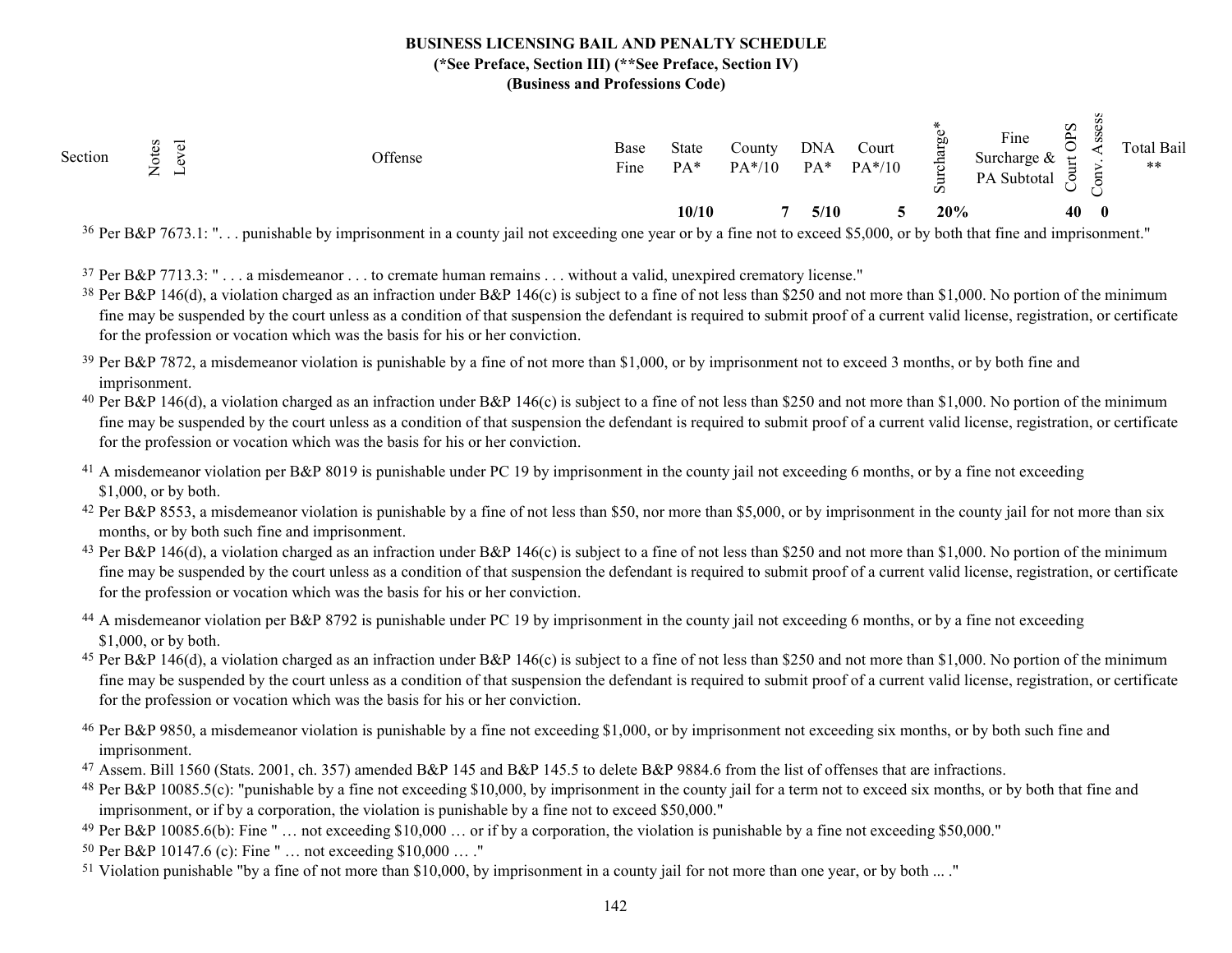| Section | ್<br>ೆ<br>$\overline{}$<br>$\overline{\phantom{0}}$<br>$\leftarrow$ | Offense | Base<br>Fine | State<br>$PA*$ | Countv<br>$PA*/10$ | <b>DNA</b><br>$PA*$ | Court<br>$PA*/10$ | ಕ<br>$\boldsymbol{\omega}$ | Fine<br>Surcharge $\&$<br>PA Subtotal | $\boldsymbol{\omega}$<br>$\mathbf{r}$<br>⊶ |              | <b>Total Bail</b><br>$***$ |
|---------|---------------------------------------------------------------------|---------|--------------|----------------|--------------------|---------------------|-------------------|----------------------------|---------------------------------------|--------------------------------------------|--------------|----------------------------|
|         |                                                                     |         |              | 10/10          |                    | 5/10                |                   | 20%                        |                                       | 40                                         | $\mathbf{0}$ |                            |

<sup>52</sup> Per B&P 146(d), a violation charged as an infraction under B&P 146(c) is subject to a fine of not less than \$250 and not more than \$1,000. No portion of the minimum fine may be suspended by the court unless as a condition of that suspension the defendant is required to submit proof of a current valid license, registration, or certificate for the profession or vocation which was the basis for his or her conviction.

53 Per B&P 19220, a misdemeanor violation is punishable by a fine of not less than \$500 nor more than \$1,500 or by imprisonment for not less than three nor more than six months or by both such fine and imprisonment.

54 Per B&P 19277. (a) Every household goods carrier and every officer, director, agent, or employee of any household goods carrier who violates or who fails to comply with, or who procures, aids, or abets any violation by any household goods carrier of any provision of this chapter or any rule or regulation administered by the bureau pursuant to this chapter, or of any operating permit issued to any household goods carrier, or who procures, aids, or abets any household goods carrier in its failure to obey, observe, or comply with any such rule, regulation, or operating permit, is guilty of a misdemeanor, and is punishable by a fine of not more than two thousand five hundred dollars (\$2,500) or by imprisonment in the county jail for not more than three months, or both. If a violation is willful, each willful violation is punishable by a fine of not more than ten thousand dollars (\$10,000) or by imprisonment in the county jail for not more than one year, or both. If the violation involves operating or holding oneself out as a household goods carrier without a permit, the fine shall be not less than one thousand dollars (\$1,000).

(b) Any person who violates subdivision (a) of Section 19237, is guilty of a misdemeanor, and is punishable by a fine of not more than ten thousand dollars (\$10,000), by imprisonment in the county jail for not more than one year, or both, for each violation.

- 55 Per B&P 19277.1. Every household goods carrier, and every officer, director, agent, or employee of a household goods carrier, who displays on any vehicle any identifying symbol other than the symbol prescribed by the bureau pursuant to Section 19236 or who fails to remove an identifying symbol when required by the bureau, is guilty of a misdemeanor and is punishable by a fine of not more than one thousand dollars (\$1,000), by imprisonment in the county jail for not more than one year, or both.
- 56 Per B&P 21804: " ... fine of not less than \$500 and not more than \$25,000 for a first offense."
- 57 Per B&P 22981: " ... fine not to exceed \$5,000 ... ."
- 58 Per B&P 25617: "… fine of not more than \$1,000…"
- <sup>59</sup> Per B&P 25612.5(c)(9), failure to create and label the "adults only" area is an infraction punishable by a fine of not more than \$100.
- 60 B&P 25623 sets the level of crime as an infraction and limits the base fine to \$500."
- 61 B&P 25623.5 sets the level of crime as an infraction and the base fee at \$125.
- <sup>62</sup> Per B&P 25658(e)(2): "fine of \$1,000, no part of which shall be suspended, and the person shall be required to perform not less than 24 hours of community service during hours when the person is not attending school."
- $63$  Per B&P 25658(e)(1): "fine of \$250, no part of which shall be suspended, or the person shall be required to perform not less than 24 hours or more than 32 hours of community service during hours when the person is not employed and is not attending school, or a combination of fine and community service as determined by the court."